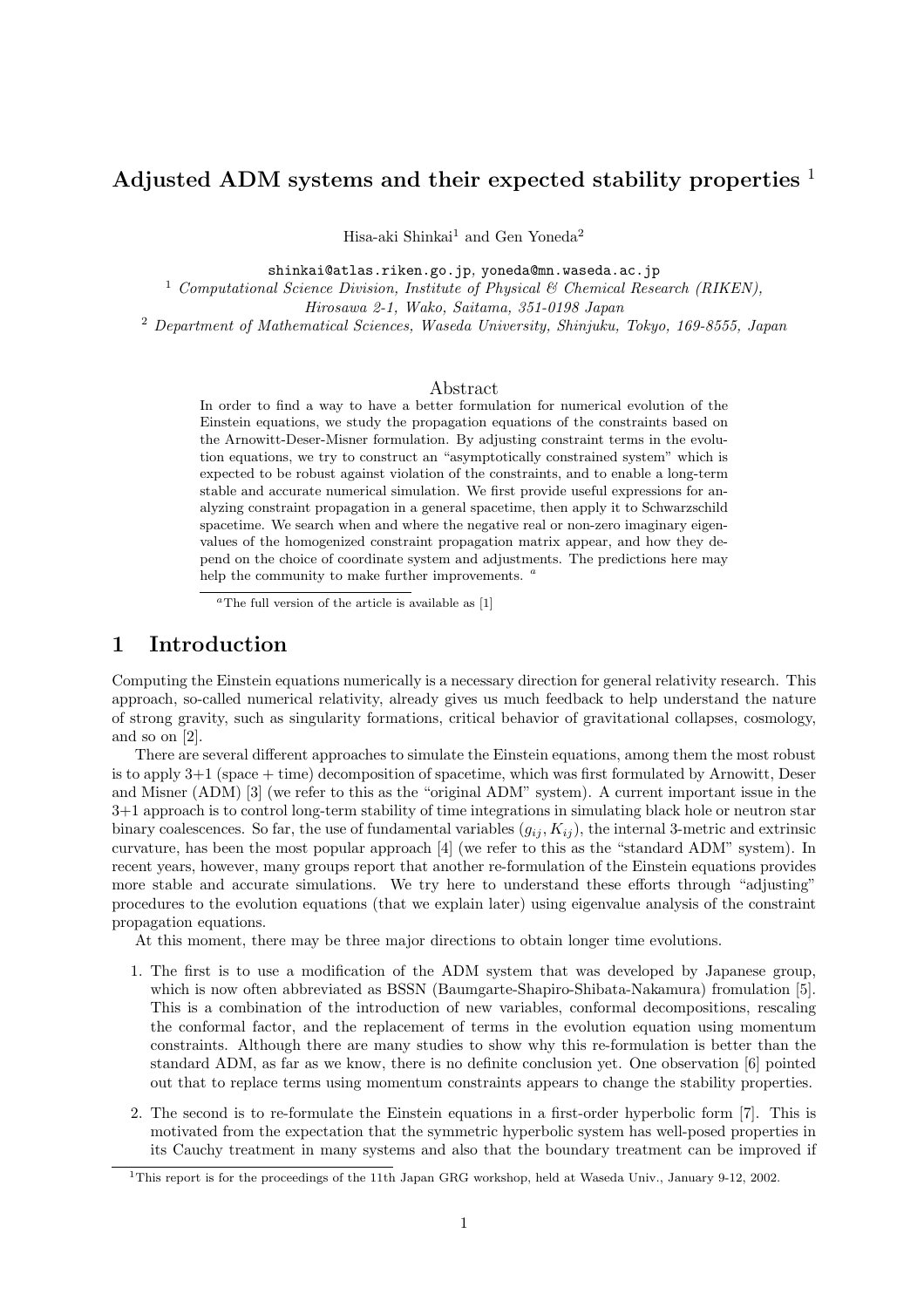we know the characteristic speed of the system. We note that, in constructing hyperbolic systems, the essential procedures are to adjust equations using constraints and to introduce new variables, normally the spatially derivatived metric. Several groups report that the hyperbolic formulation actually has advantages over the direct use of ADM formulation [8, 9, 10]. However it is also reported that there are no drastic changes in the evolution properties between hyperbolic systems (weakly/strongly and symmetric hyperbolicity) by systematic numerical studies by Hern [11] based on Frittelli-Reula formulation [12], and by the authors [13] based on Ashtekar's formulation [16, 14, 15]. Therefore we may say that the mathematical notion of "hyperbolicity" is not always applicable for predicting the stability of numerical integration of the Einstein equations (See also §4.4.2 in [2]). It will be useful if we have an alternative procedure to predict stability including the effects of the non-principal parts of the equation, which are neglected in the discussion of hyperbolicity.

3. The third is to construct a robust system against the violation of the constraints, such that the constraint surface is the attractor. The idea was first proposed as "λ-system" by Brodbeck et al [18] in which they introduce artificial flow to the constraint surface using a new variable based on the symmetric hyperbolic system. This idea was tested and confirmed to work as expected in some test simulations by the authors<sup>[19]</sup> (based on the formulation developed by [20]). Although it is questionable whether the recovered solution is true evolution or not [21], we think that to enforce the decay of errors in its initial perturbative stage is the key to the next improvements. Actually, by studying the evolution equations of the constraints (hereafter we call them constraint propagation) and by evaluating eigenvalues (amplification factors, AFs) of constraint propagation in its homogenized form, we found that a similar "asymptotically constrained system" can be obtained by simply adjusting constraints to the evolution equations, even for the ADM equations [22].

The purpose of this report is to extend our previous study [22] in more general expressions and also to apply the systems to spacetime which has non trivial curvature, Schwarzschild black hole spacetime. The actual numerical simulations require many ingredients to be considered such as the choice of integration schemes, boundary treatments, grid structures and so on. However, we think that our approach to the stability problem through an implementation to the equations is definitely one of the aspects that should be improved.

Adjusting evolution equations is not a new idea. Actually the standard ADM system for numerical relativists [4] is adjusted from the original one [3] using the Hamiltonian constraint (See Frittelli's analysis on constraint propagation between the original and standard ADM formulations [23]). Detweiler [24] proposed a system using adjustments so that the L2 norm of constraints may not blow up. Several numerical relativity groups recently report the advantages of the adjusting procedure with a successful example [9]. We try here to understand the background mathematical features systematically by using AFs of constraint propagation.

# **2 Adjusted systems**

### **2.1 Procedure and background – general discussion –**

We begin with an overview of the adjusting procedure and the idea of background structure, which were described in our previous work [19, 22].

Suppose we have a set of dynamical variables  $u^a(x^i, t)$ , and their evolution equations

$$
\partial_t u^a = f(u^a, \partial_i u^a, \cdots), \tag{1}
$$

and the (first class) constraints

$$
C^{\alpha}(u^a, \partial_i u^a, \cdots) \approx 0. \tag{2}
$$

For monitoring the violation of constraints, we propose to investigate the evolution equation of  $C^{\alpha}$ (constraint propagation),

$$
\partial_t C^{\alpha} = g(C^{\alpha}, \partial_i C^{\alpha}, \cdots). \tag{3}
$$

(We do not mean to integrate (3) numerically, but to evaluate them analytically in advance.)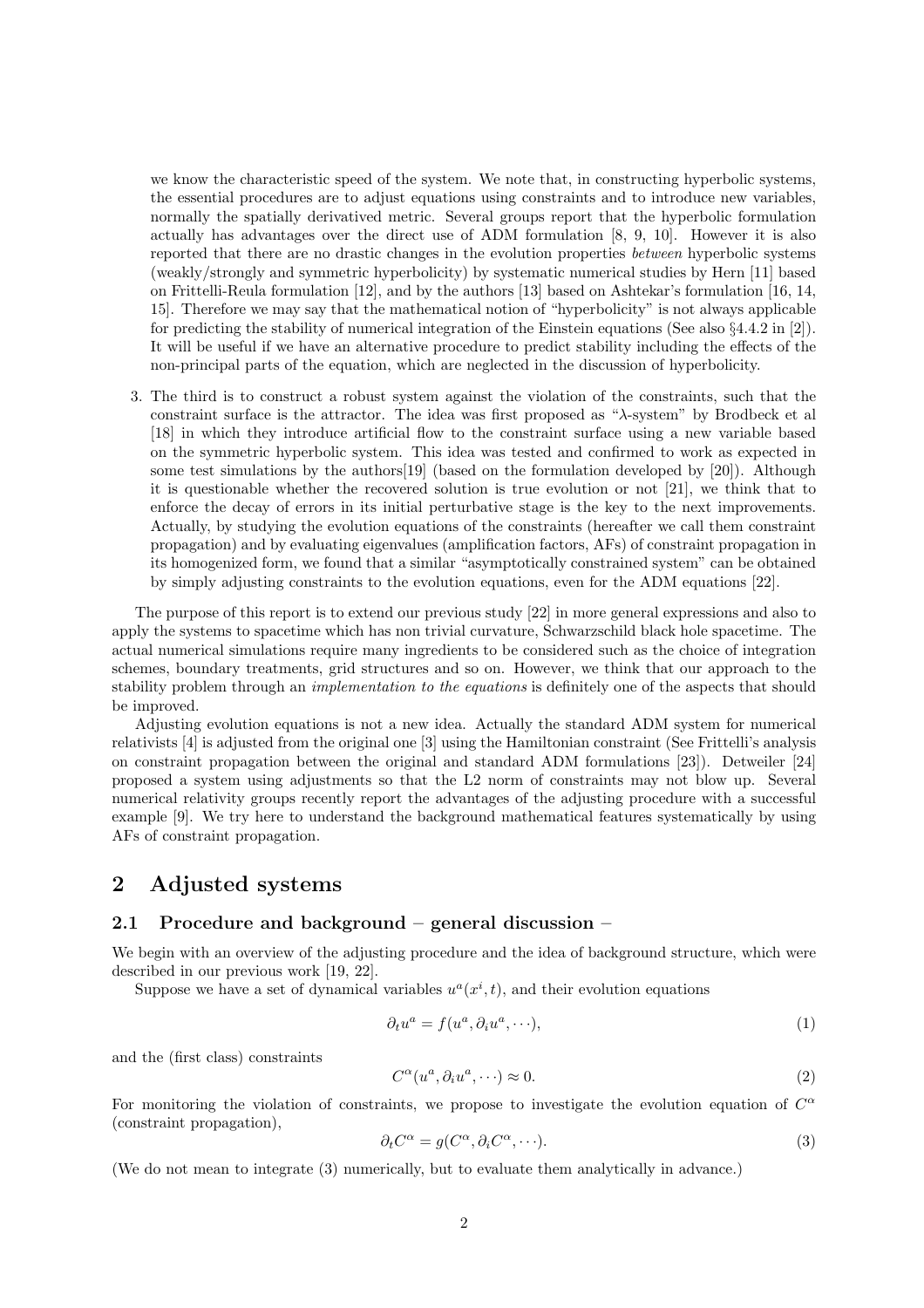We propose to homogenize (3) by a Fourier transformation, e.g.

$$
\partial_t \hat{C}^{\alpha} = \hat{g}(\hat{C}^{\alpha}) = M^{\alpha}{}_{\beta} \hat{C}^{\beta}, \quad \text{where } C(x,t)^{\rho} = \int \hat{C}(k,t)^{\rho} \exp(ik \cdot x) d^3k,
$$
 (4)

then to analyze the set of eigenvalues, say Λs, of the coefficient matrix,  $M^{\alpha}{}_{\beta}$ , in (4). We call Λs the amplification factors (AFs) of (3). As we have proposed and confirmed in [19]:

#### **Conjecture:**

- (a) If the amplification factors have a negative real-part (the constraints are forced to be diminished), then we see more stable evolutions than a system which has positive amplification factors.
- (b) If the amplification factors have a non-zero imaginary-part (the constraints are propagating away), then we see more stable evolutions than a system which has zero amplification factors.

We found heuristically that the system becomes more stable when more Λs satisfy the above criteria [13, 19]. We remark that this eigenvalue analysis requires the fixing of a particular background spacetime, since the AFs depend on the dynamical variables,  $u^a$ .

The above features of the constraint propagation, (3), will differ when we modify the original evolution equations. Suppose we add (adjust) the evolution equations using constraints

$$
\partial_t u^a = f(u^a, \partial_i u^a, \cdots) + F(C^{\alpha}, \partial_i C^{\alpha}, \cdots), \tag{5}
$$

then (3) will also be modified as

$$
\partial_t C^{\alpha} = g(C^{\alpha}, \partial_i C^{\alpha}, \cdots) + G(C^{\alpha}, \partial_i C^{\alpha}, \cdots). \tag{6}
$$

Therefore, the problem is how to adjust the evolution equations so that their constraint propagations satisfy the above criteria as much as possible.

### **2.2 Standard ADM system and its constraint propagation**

We start by analyzing the standard ADM system. By "standard ADM" we mean here the most widely adopted system, due to York [4], with the evolution equations,

$$
\partial_t \gamma_{ij} = -2\alpha K_{ij} + \nabla_i \beta_j + \nabla_j \beta_i,\tag{7}
$$

$$
\partial_t K_{ij} = \alpha R_{ij}^{(3)} + \alpha K K_{ij} - 2\alpha K_{ik} K^k{}_j - \nabla_i \nabla_j \alpha + (\nabla_i \beta^k) K_{kj} + (\nabla_j \beta^k) K_{ki} + \beta^k \nabla_k K_{ij}, \tag{8}
$$

and the constraint equations,

$$
\mathcal{H} := R^{(3)} + K^2 - K_{ij} K^{ij}, \tag{9}
$$

$$
\mathcal{M}_i \quad := \quad \nabla_j K^j{}_i - \nabla_i K,\tag{10}
$$

where  $(\gamma_{ij}, K_{ij})$  are the induced three-metric and the extrinsic curvature,  $(\alpha, \beta_i)$  are the lapse function and the shift covector,  $\nabla_i$  is the covariant derivative adapted to  $\gamma_{ij}$ , and  $R_{ij}^{(3)}$  is the three-Ricci tensor.

The constraint propagation equations, which are the time evolution equations of the Hamiltonian constraint (9) and the momentum constraints (10), can be written as

$$
\partial_t \mathcal{H} = \beta^j (\partial_j \mathcal{H}) + 2\alpha K \mathcal{H} - 2\alpha \gamma^{ij} (\partial_i \mathcal{M}_j) + \alpha (\partial_l \gamma_{mk}) (2\gamma^{ml} \gamma^{kj} - \gamma^{mk} \gamma^{lj}) \mathcal{M}_j - 4\gamma^{ij} (\partial_j \alpha) \mathcal{M}_i, (11) \n\partial_t \mathcal{M}_i = -(1/2)\alpha (\partial_i \mathcal{H}) - (\partial_i \alpha) \mathcal{H} + \beta^j (\partial_j \mathcal{M}_i) + \alpha K \mathcal{M}_i - \beta^k \gamma^{jl} (\partial_i \gamma_{lk}) \mathcal{M}_j + (\partial_i \beta_k) \gamma^{kj} \mathcal{M}_j. \tag{12}
$$

Further expressions of these constraint propagations are introduced in Appendix A of [1].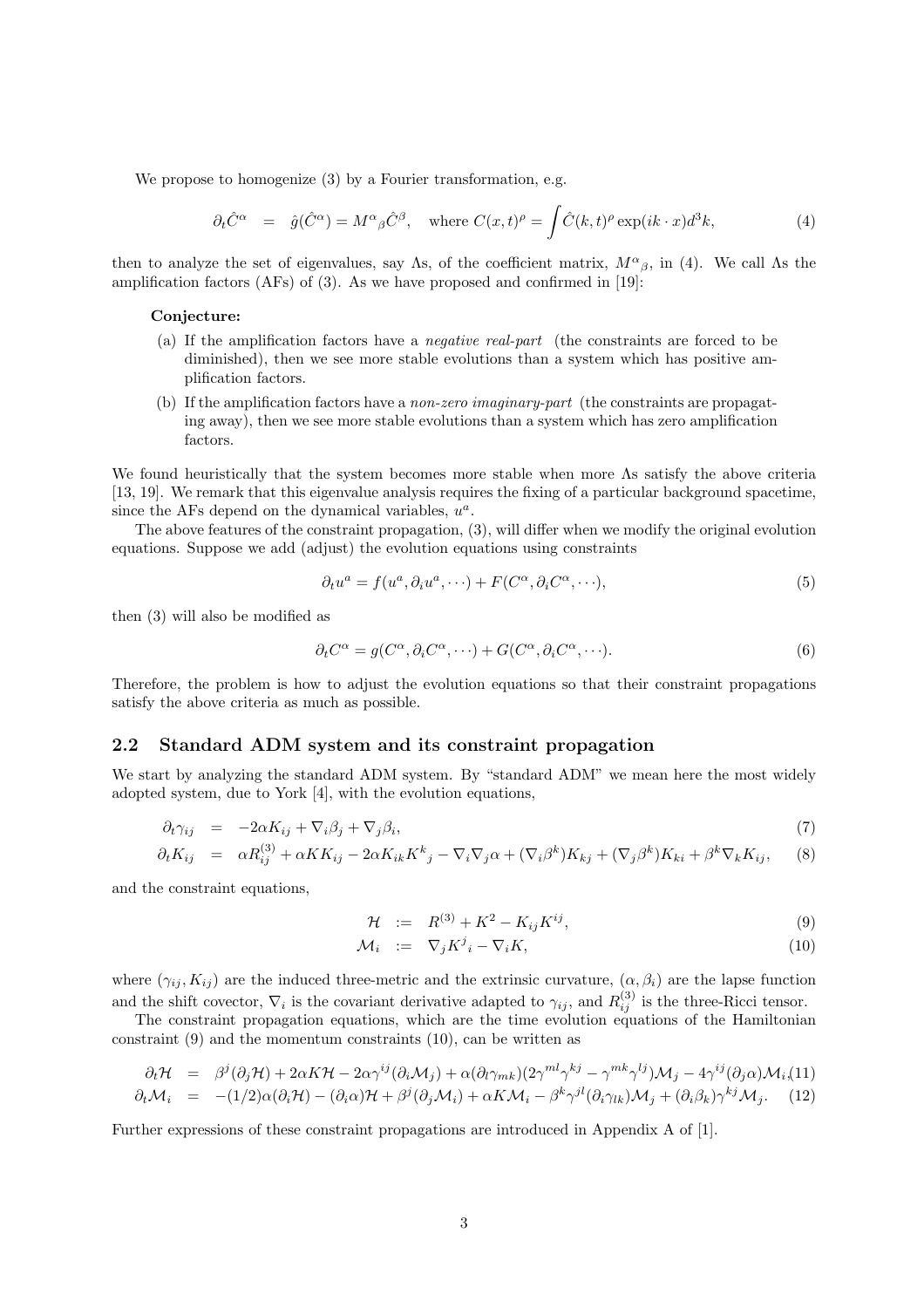### **2.3 Adjustment to ADM evolution equations and its effects on constraint propagations**

Generally, we can write the adjustment terms to (7) and (8) using (9) and (10) by the following combinations (using up to the first derivatives of constraints for simplicity in order to include Detweiler's case, see the next subsection),

adjustment term of 
$$
\partial_t \gamma_{ij}
$$
:  $+P_{ij} \mathcal{H} + Q^k_{ij} \mathcal{M}_k + p^k_{ij} (\nabla_k \mathcal{H}) + q^{kl}_{ij} (\nabla_k \mathcal{M}_l),$  (13)

adjustment term of 
$$
\partial_t K_{ij}
$$
:  $+R_{ij}\mathcal{H} + S^k_{ij}\mathcal{M}_k + r^k_{ij}(\nabla_k \mathcal{H}) + s^{kl}_{ij}(\nabla_k \mathcal{M}_l),$  (14)

where  $P, Q, R, S$  and  $p, q, r, s$  are multipliers.

According to this adjustment, the constraint propagation equations are also modified as

$$
\partial_t \mathcal{H} = (11) + H_1^{mn}(13) + H_2^{imn} \partial_i (13) + H_3^{ijmn} \partial_i \partial_j (13) + H_4^{mn}(14), \tag{15}
$$

$$
\partial_t \mathcal{M}_i = (12) + M_{1i}^{mn}(13) + M_{2i}^{jmn} \partial_j(13) + M_{3i}^{mn}(14) + M_{4i}^{jmn} \partial_j(14). \tag{16}
$$

with appropriate changes in indices. (See detail in Appendix A in [1]. The definitions of  $H_1, \dots, M_1, \dots$ are also there.)

## **3 Eigenvalue analysis of constraint propagation equations**

We proposed several examples of adjustments (ways to fix above multipliers), and showed their resultant AFs in graphs [1, 22]. (We have to omit the details due to the space limitation. Please refer our articles.) In conclusion, we found that it is possible to obtain an asymptotically constrained system in ADM formulation by adjusting a particular combination of the multipliers. In our studies, Detweiler's proposal (1987) is still the best one according to our conjecture but has a growing mode of error near the horizon if we apply the system to the Schwarzschild spacetime.

The reader might ask why we can break the time-reversal invariant feature of the evolution equations by a particular choice of adjusting multipliers against the fact that the "Einstein equations" are time-reversal invariant. This question can be answered by the following. If we take a time-reversal transformation ( $\partial_t \to -\partial_t$ ), the Hamiltonian constraint and the evolution equations of  $K_{ij}$  keep their signatures, while the momentum constraints and the evolution equations of  $\gamma_{ij}$  change their signatures. Therefore if we adjust  $\gamma_{ij}$ -equations using Hamiltonian constraint and/or  $K_{ij}$ -equations using momentum constraints (supposing the multiplier has +-parity), then we can break the time-reversal invariant feature of the "ADM equations". In fact, the examples we obtained all obey this rule.

### **4 Concluding Remarks**

Motivated by performing a long-term stable and accurate numerical simulation of the Einstein equation, we proposed to adjust evolution equations by adding constraint terms by analyzing the constraint propagation equations in advance. The idea is to construct an asymptotically constrained evolution system, which is robust against violation of the constraint. This method works even for the ADM formulation (which is not a hyperbolic system) against flat background spacetime [22], and here we applied the analyses to a curved spacetime, a spherically symmetric black hole spacetime.

Recently, several numerical relativity groups report the effects of adjustments. They are mostly searching for a suitable combination of multipliers through trial and error. We hope our discussion here helps to understand the background mathematics systematically, though it may not be the perfect explanation. The main difference between our analysis and actual numerical studies is that this is a local analysis only on the evolution equations. The actual numerical results are obtained under a certain treatment of the boundary conditions, the choice of numerical integration schemes and grid structures, and also depend on the accuracy of the initial data. We think, however, that our proposal is an alternative to the hyperbolicity classification in that it includes the non-principal part of the evolution equations, and we expect that the discussion here will provide fundamental information on the stable formulation of the Einstein equations to the community.